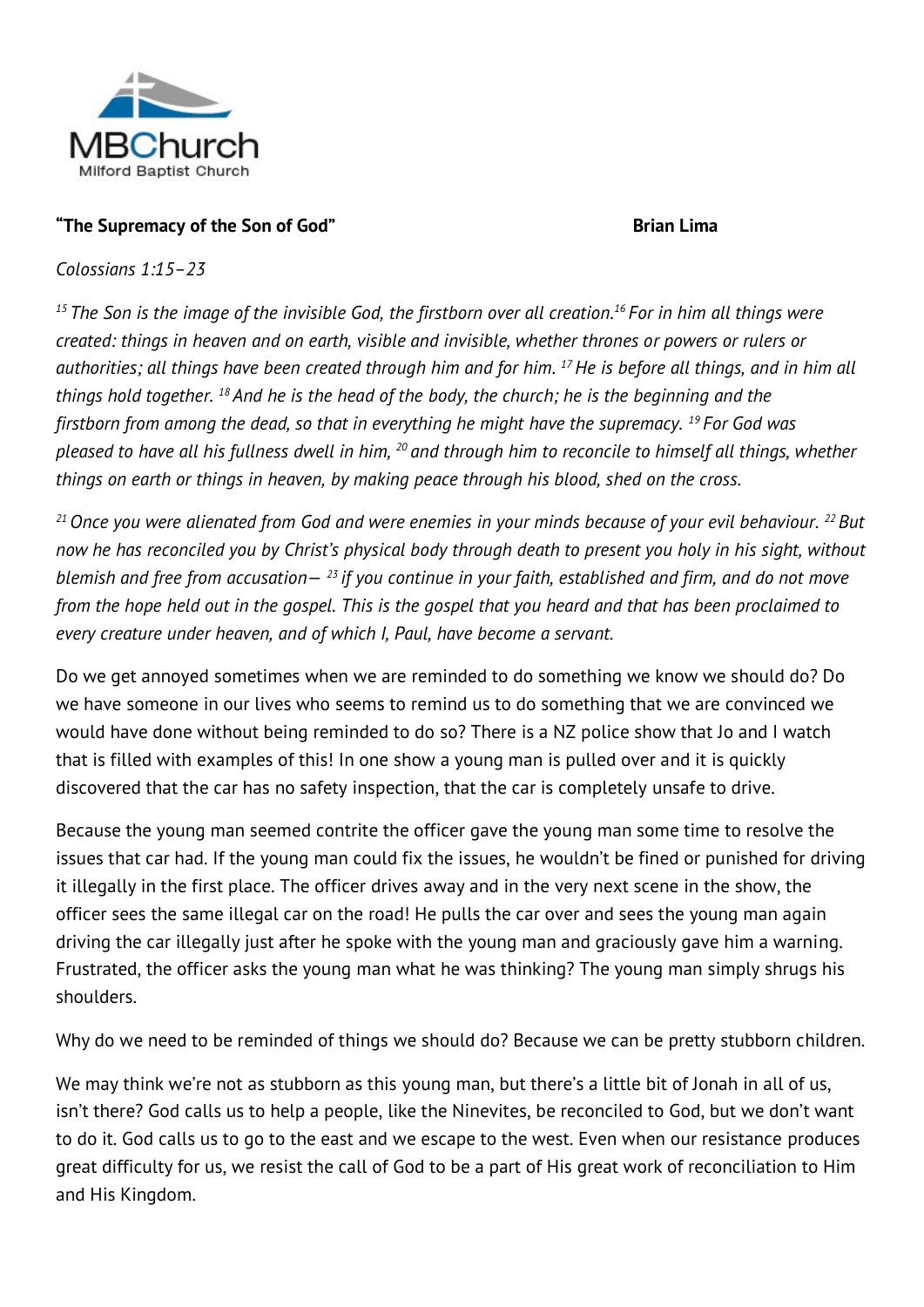Today's passage, Paul is reminding the church in Colossae that Jesus is the Lord of Lords. He is reminding them that Jesus is calling the church to be part of his work of reconciliation. Although these truths seem so basic to faith, Paul knows that everyone needs to be reminded. Paul knows that God's children aren't yet fully mature and need to be graciously guided back to a faithful walk with Jesus.

For some context, we remember that Paul starts his letter saying that he is motivated to share God's grace and peace. Now he will remind them that Jesus is their Lord not to pester or nag, but to appeal to them, to be sober-minded. It's so easy to go astray. It's so easy to sin and follow others instead of God. It's so easy to leave grace and become enslaved again to sin.

Let's see how Paul reminds the church.

#### **1.) Jesus is Lord**

<sup>15</sup> **The Son is the image of the invisible God**, the firstborn over all creation.<sup>16</sup> **For in him all things were created**: things in heaven and on earth, visible and invisible, **whether thrones or powers or rulers or authorities; all things have been created through him and for him**. <sup>17</sup>He is before all things, and in him all things hold together.

In Colossians 1:15–17, Paul reminds the church that Jesus is the image of the invisible God. If you want to be led by God you must rely completely on Jesus, the perfect image of God. Paul would write in another letter that the church should never listen to anyone else. Paul said that if even he came to them with a new way of following God, the church was to reject it! The words and actions of Jesus are the words and actions of God. He is the perfect image of God.

Then Paul says that in Jesus all things were created, whether thrones or powers or rulers or authorities. All things were created for him. So Paul is not only saying that Jesus has more glorious than anything else in creation. There is no comparison between the two. Creation and all that is in it, was created for Jesus. All belongs to him. There is no separation between the religious and the secular. Jesus owns it all.

We can recall here the account of when Jesus and his disciples arrived in Capernaum. There were collectors of the temple tax who asked Peter if Jesus paid this tax. Peter replied "Yes, he does," but then went to see Jesus who was staying in a house in the small fishing village. Even before Peter could speak, Jesus asked the question, "From whom do the kings of the earth collect duty and taxes from their own children or from other?" Peter replied, "from others." Jesus said, "then the children are exempt. But so that we may not cause offense" Jesus then tells Peter that he would find money for the taxes through a miraculous event. The principle of the account was to show that Jesus was the Son of God, the Great King over all of Creation and therefore was obligated to obey any other.

Certainly this is an important reminder for the church in Colossae. When political leaders require submission from their subjects in order to run the government and establish order, it is easy to see how the church in Colossae might have assumed that they were to be submissive to their local governments. Certainly they were called to cause offense when we comply with local rule, but what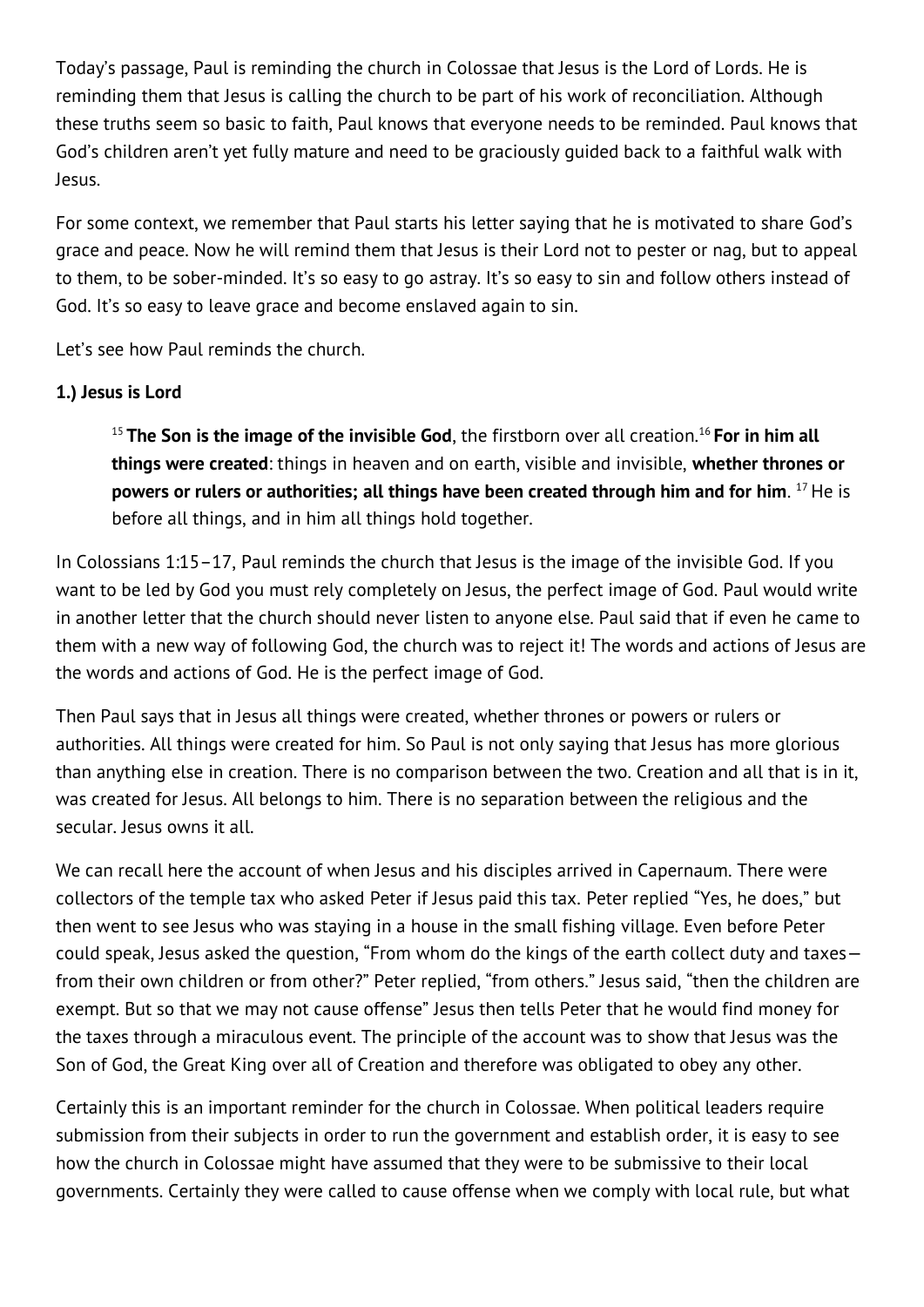was vital that they remained submissive to only one; God Himself. They were never asked to bow their knee to any man or woman. They were united with God and He was their only leader.

## **2.) Jesus Has Work For the Church**

<sup>18</sup> **And he is the head of the body, the church**; he is the beginning and the firstborn from among the dead, so that in everything he might have the supremacy.  $19$  For God was pleased to have all his fullness dwell in him, <sup>20</sup> **and through him to reconcile to himself all things, whether things on earth or things in heaven**, by making peace through his blood, shed on the cross.

In Colossians 1:18–20, Paul reiterates that Jesus is their sole leader. Jesus is the head of the church. And as the head of the church, he is establishing his rule over creation. Just as the local leaders established their government over their subjects, Jesus too was establishing his government over everything. His government was one that was establishing reconciliation between his Father and humanity. Why reconciliation? Because God desired to be patient with humanity before He would eventually judge them.

God sent His Son because He desired to be gracious by providing peace with Him and His Kingdom. Reconciling the world wasn't to help the world become better human beings. Jesus wasn't sent to help humanity live a full life. Jesus was sent to reconcile the world to the Father before the Father and His Kingdom breaks into history in judgement of sin.

So in these verses, Paul is reminding the church at Colossae that Jesus is their one sole leader and he is calling them to enter into the work of his kingdom. The work of the Kingdom is to reconcile the world to the God and His Kingdom. This is important because the church may get confused and begin to follow their political leaders. Most likely their political leaders will ask them to be "good citizens" who pay their taxes, support their rule and don't cause any problems for the government.

If the church is tempted to submit to this leadership, they will no longer be following Jesus. They won't be calling for reconciliation to God and His Kingdom through the repentance of their sin and a submission to the authority of the Son. Instead, they would try to become "ideal" citizens who work hard, pay their taxes and provide good moral lessons to children. Paul wants the church to remain being partners of the Gospel, partners of those who only follow the leadership of Jesus their Saviour and Lord.

## **3.) Church Must Hold Onto This Call**

 $21$  Once you were alienated from God and were enemies in your minds because of your evil behaviour. <sup>22</sup> But now he has reconciled you by Christ's physical body through death **to present you holy in his sight, without blemish and free from accusation**— <sup>23</sup> **if you continue in your faith, established and firm, and do not move from the hope held out in the gospel**. This is the gospel that you heard and that has been proclaimed to every creature under heaven, and of which I, Paul, have become a servant.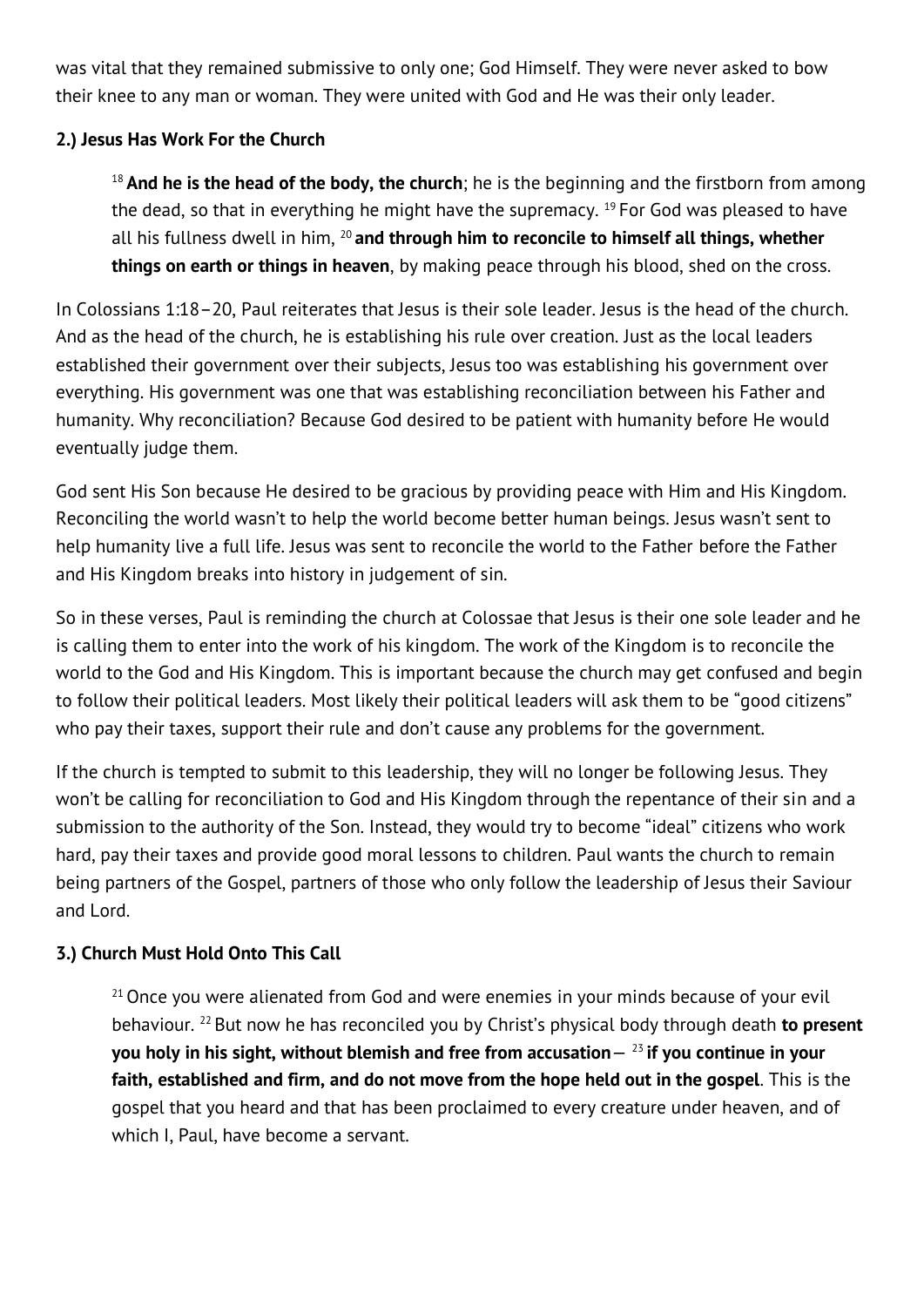In Colossians 1:21–23, we notice and important part of following Jesus that we often miss. Paul tells the church that Jesus, their only leader who has given them the task of joining in his ministry of reconciliation, desires that they become holy, without blemish and free from accusation. They are not yet this way. Even Paul in another letter said that he had not yet attaining all that Jesus had purchased for him. He said that he strained to live out his complete salvation. He strained forward to the goal of full maturity in Christ.

How will the church in Colossae become this way? They will become this way only if they continue in their faith. They will become this way if they do not move from the hope held out in the Gospel of Jesus. I don't know what was happening in the church in Colossae, but we all certainly know that we can think that once we decide to follow Jesus, we can relax. We can live like an expatriate, secluded and insulated in a community that believes the same thing we do. We're just waiting for our time to return "home."

If the church in Colossae is thinking this, Paul is clearly trying to disabuse them of this danger. Having faith in Jesus wasn't just being thankful that one could go to heaven. That's just have faith in Jesus as someone who helped you. Having faith in Jesus means following him as Lord and Saviour. Jesus didn't just save the church in Colossae, he had called them to join in the work of the Kingdom of God. As they joined in that work of reconciliation, Paul knew the church would experience more and more the salvation that was true won for them. They would grow in their maturity, revealing more of the spotless holiness they had in Jesus.

The church is called to maturity in Jesus which can only happen if they hold firmly to the belief that Jesus is their Lord, that he calls them to follow in his work of reconciliation and that they hold firmly and do not move from this faith.

What is our application for today?

## **1.) Who is Your Leader?**

The squeaky wheel gets oiled, doesn't it? Recently I was watching this show where a young couple were looking for an apartment in Thailand. The young woman seemed reasonable and responsible. She was working full-time as an English teacher. Her partner wasn't working but was instead going out with friends to enjoy himself. There was noticeable tension between them.

As the realtor took them to apartments, the young woman was looking for a cheaper home that was outside of the city center. The realtor found them the perfect place. The young man didn't like it because it was far from the bars and restaurants he like to visit. Even though he wasn't working he insisted on his choices. In the end, he squeaked the most and the young woman gave in. They moved in the city.

Isn't it easy for us to stop following the Lord and follow others through appeasement? We tell ourselves that we're still following the Lord by showing "grace" and giving in to the wishes and demands of others. Paul would tell us, that Jesus is the Lord over Creation. There is no one like him and he brooks no rivals. We may do our best not to give offense to others, but we should never follow anyone else.